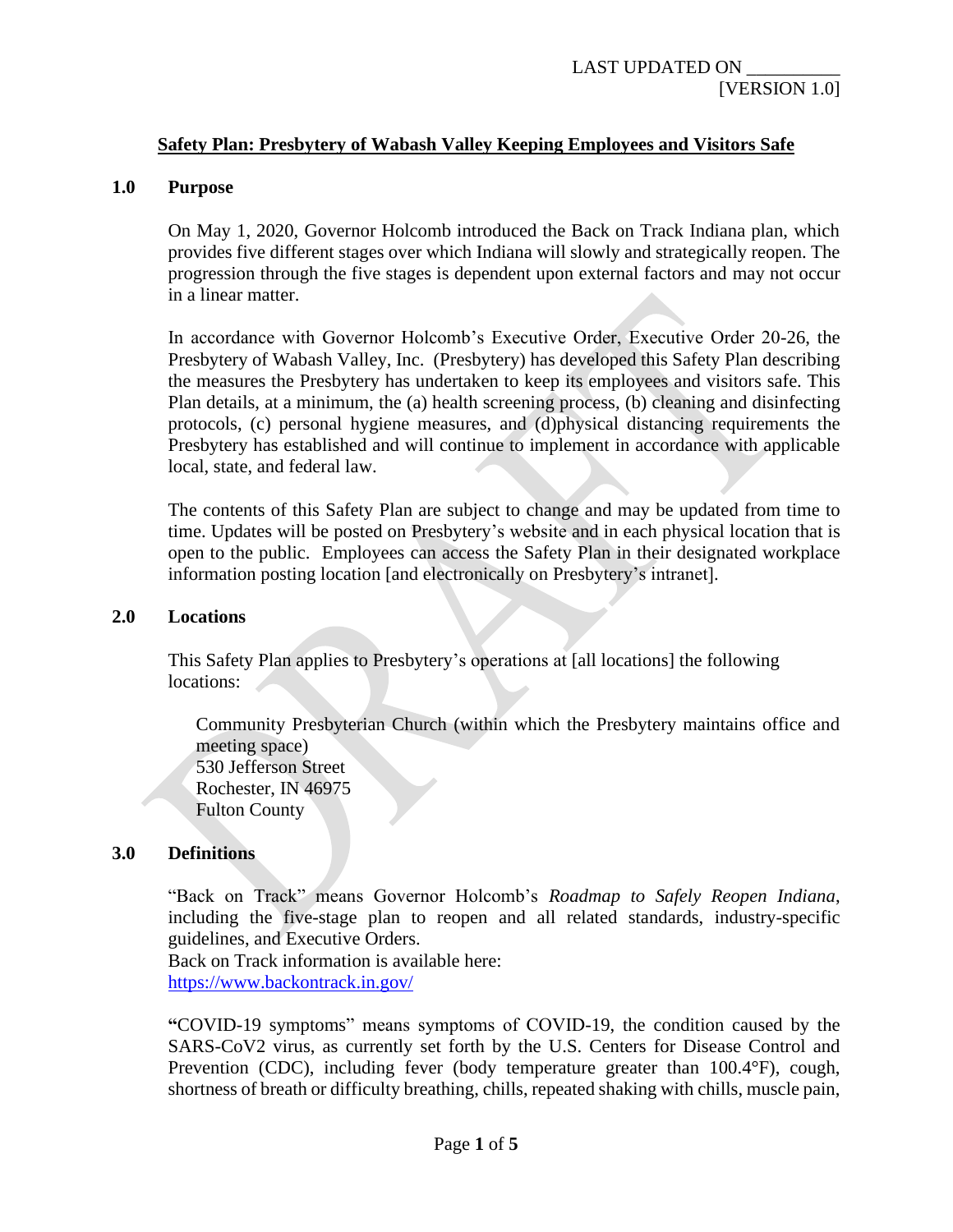headache, sore throat, new loss of taste or smell, and less common symptoms like nausea, vomiting, or diarrhea.

CDC's symptom list is available here:

<https://www.cdc.gov/coronavirus/2019-ncov/symptoms-testing/symptoms.html>

"Visitor" means any individual who is not a Presbytery employee or owner who visits Presbytery's physical locations, including guests, clients, independent contractors, vendors, and delivery persons.

"Vulnerable population" means, as currently set forth by the CDC, those at higher risk for severe illness from COVID-19 include:

- o Individuals who are 65 years of age or older;
- o Individuals with underlying medical conditions, including:
	- **Individuals with chronic lung disease or moderate to severe asthma;** 
		- Individuals who have serious heart conditions;
	- Individuals who are immunocompromised;
		- Many conditions can cause a person to be immunocompromised, including cancer treatment, smoking, bone marrow or organ transplantation, immune deficiencies, poorly controlled HIV or AIDs, and prolonged use of corticosteroids and other immune weakening medications.
	- Individuals with severe obesity (BMI of 40 or higher);
	- **•** Individuals with diabetes;
	- Individuals with chronic kidney disease undergoing dialysis; and
	- **•** Pregnant individuals.

The CDC's vulnerable population list is available here:

[https://www.cdc.gov/coronavirus/2019-ncov/need-extra-precautions/people-at-higher](https://www.cdc.gov/coronavirus/2019-ncov/need-extra-precautions/people-at-higher-risk.html)[risk.html](https://www.cdc.gov/coronavirus/2019-ncov/need-extra-precautions/people-at-higher-risk.html)

# **4.0 Safety Plan Measures**

The following measures will remain in place until modified or ended by Presbytery. These measures are in addition to Presbytery's standard policies and procedures designed to protect the health and safety of its employees and visitors and comply with applicable law. These measures may be modified or ended based on federal, state, or local requirements, including progression through the Back on Track stages to reopen Indiana and related Executive Orders.

Protective Equipment/Personal Hygiene

- Employees are provided with disposable masks and gloves for recommended use and instruction on proper use, as well as hand sanitizer, tissues, and waste receptacles.
- Visitors are encouraged to wear cloth face coverings while on-site.
- Hand sanitizer has been placed in multiple areas on-site for employees and visitors/customers and is also available upon request. Restrooms are available for employees and visitors to use for hand washing.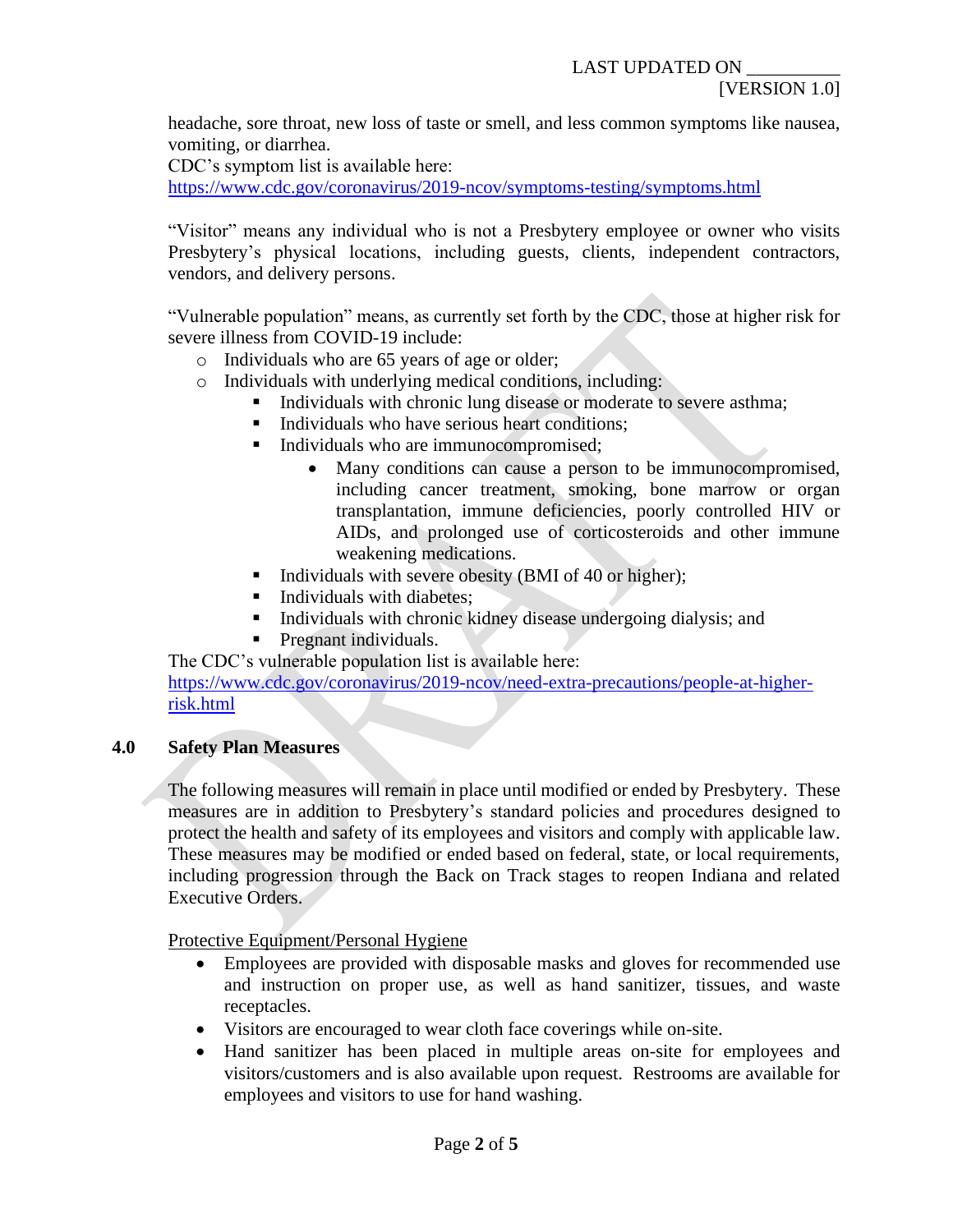- Employees are provided opportunities throughout the work day for hand washing and use of hand sanitizer.
- CDC posters have been placed throughout the workplace to remind employees and visitors of infection control measures.

Health Screening Process

- Employees must monitor their own health daily, follow all employer health check reporting protocols, and not report to work if they are experiencing COVID-19 symptoms. Employees experiencing COVID-19 symptoms while at work will be sent home.
- Employees must notify the Head of Staff promptly if the employee develops symptoms of COVID-19, tests positive for COVID-19, has had close contact with someone who tests positive for COVID-19, or plans to travel outside of the state.
- Employees returning to work after having COVID-19 symptoms, a positive test for COVID-19, or having had close contact with someone testing positive for COVID-19 must be cleared to return in accordance with CDC guidelines and applicable federal, state, and local law.
- Employees returning to work after becoming symptomatic or testing positive for COVID-19 must complete a Statement of Health.
	- o Employees must attest that they are free of a fever without the use of medication for at least 72 hours, that any symptoms have improved for at least 72 hours, and that at least 7 days have passed since the symptoms first began. Currently, employees are not required to provide a health care provider certification to return to work.
- Employee health screening information is confidential and will only be shared with public health authorities or as otherwise permitted by applicable law.
- Visitors may be asked to complete a Visitor Questionnaire prior to entering a Presbytery location and may have their temperature checked with a touch-free thermometer. Visitors refusing to complete such certification, or who disclose heightened risk of COVID-19 infection, will not be permitted onsite.
- Visitors who are members of a vulnerable population are encouraged to use caution and limit on-site visits during stages two and three and should continue to exercise caution during all stages of Back on Track.

CDC Physical Distancing Requirements

- Return to work will occur in phases and in compliance with applicable federal, state, and local requirements regarding physical distancing. Currently, there is no established end date for physical distancing requirements, regardless of Back on Track stage.
- Presbytery has installed signage to remind employees and visitors of physical distancing requirements.
- *Physical Distance*: All employees and visitors must maintain 6-feet of physical distance from other individuals unless otherwise required by the specific situation,. Visitors accompanying another visitor (such as a parent and child) are not required to maintain a physical distance from each other.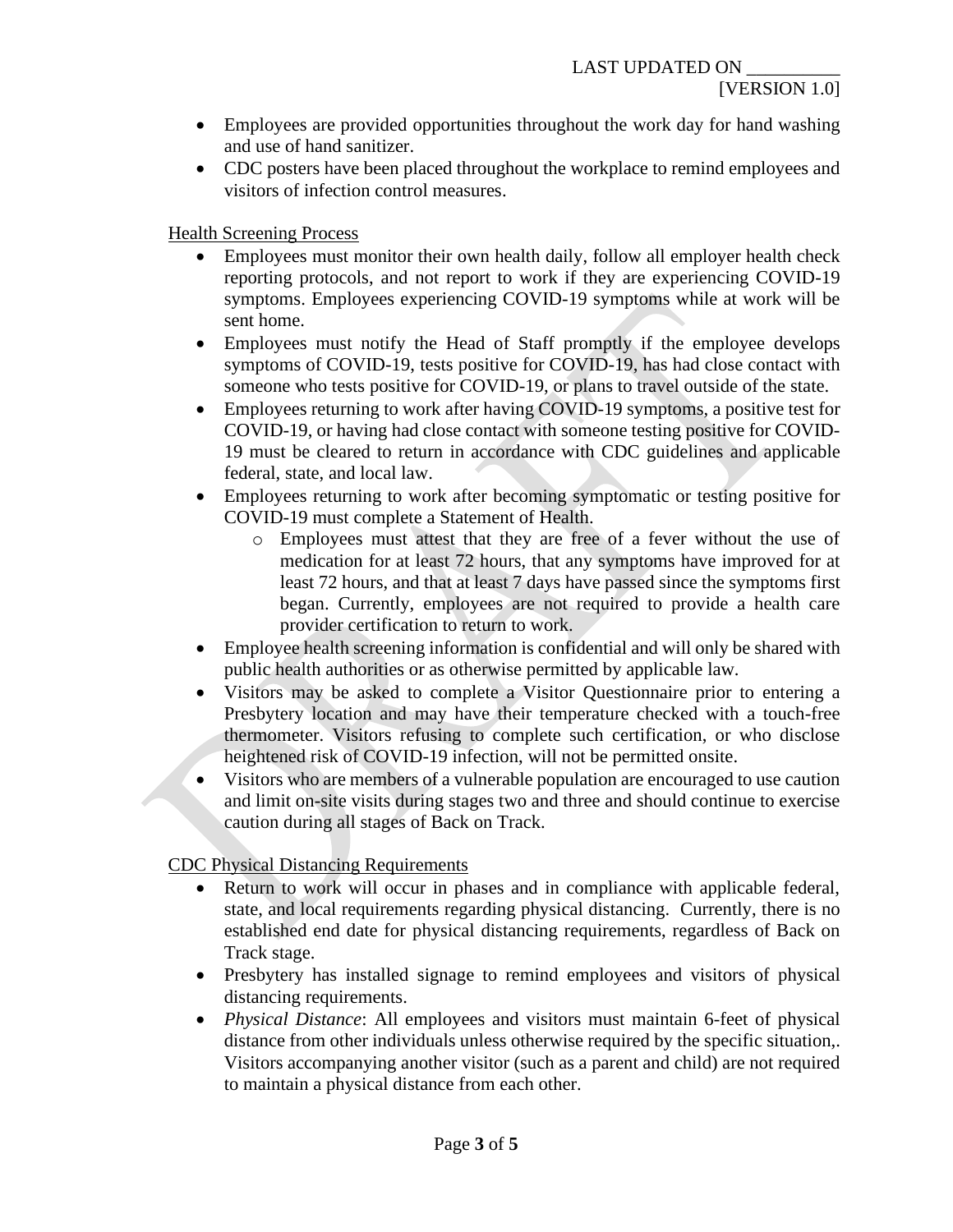- *Meetings and Gatherings*: Face-to-face meetings are discouraged. Instead, employees should conduct meetings virtually or telephonically whenever possible. Face-to-face meetings of fewer than ten persons are allowed, provided that all persons are able to maintain appropriate physical distancing as defined above.
- *Conference Rooms*: Prior to a meeting or gathering, employees must reserve a conference or meeting room and sign-in/out. Available seating in meeting and conference rooms has been reduced to comply with physical distancing guidelines.
- *Visitor Meetings and Gatherings*:
	- o If an in-person meeting or gathering is required, the employee hosting the meeting must ask and document the responses to the following three questions:
		- Have you, someone who lives in your household, or someone you are caring for, been diagnosed with COVID-19?
		- In the last 14 days, have you, someone who lives in your household, or someone you are caring for, returned from a CDC Level 2 or 3 country?
		- Within the last 24 hours, have you had any cold or flu symptoms, including fever, shortness of breath, or coughing?
	- o These questions are documented in a Visitor Questionnaire for each guest to complete with the guest's name, organization, phone number, and date of visit. The employee host will then indicate which room was used during the meeting. All completed questionnaires must be sent to Human Resources.
- *Kitchen Use*: Employees may still use kitchens but must limit such use to obtaining food and beverages. No gatherings are permitted during Back on Track Stages Two and Three. Employees must ensure that any kitchen use is limited and quick.

Cleaning and Disinfection Protocols

- High traffic areas are cleaned daily with EPA-approved cleaning products. High traffic areas include printer/copier areas, reception, lobby, shared products, restrooms, and kitchens.
- Building crews use appropriate cleaning products and use new materials for each tenant to reduce cross-contamination.
- Increase touchless options, including [examples].
- Conference rooms, collaboration spaces, shared spaces must be cleaned after each use.
- Wipe down all work surfaces before and after use.
- Employees are provided with disinfectant cleaning supplies, hand sanitizers, and waste receptacles in readily available open spaces, conferences rooms, equipment areas, and other shared spaces like the kitchen.
- Vendors entering the office space must wear appropriate personal protective equipment (PPE) and follow all sanitation protocols when executing services.
- Employees should reduce printing and limit the number of employees using specific printers/copiers.
- Remove office supplies from common areas.